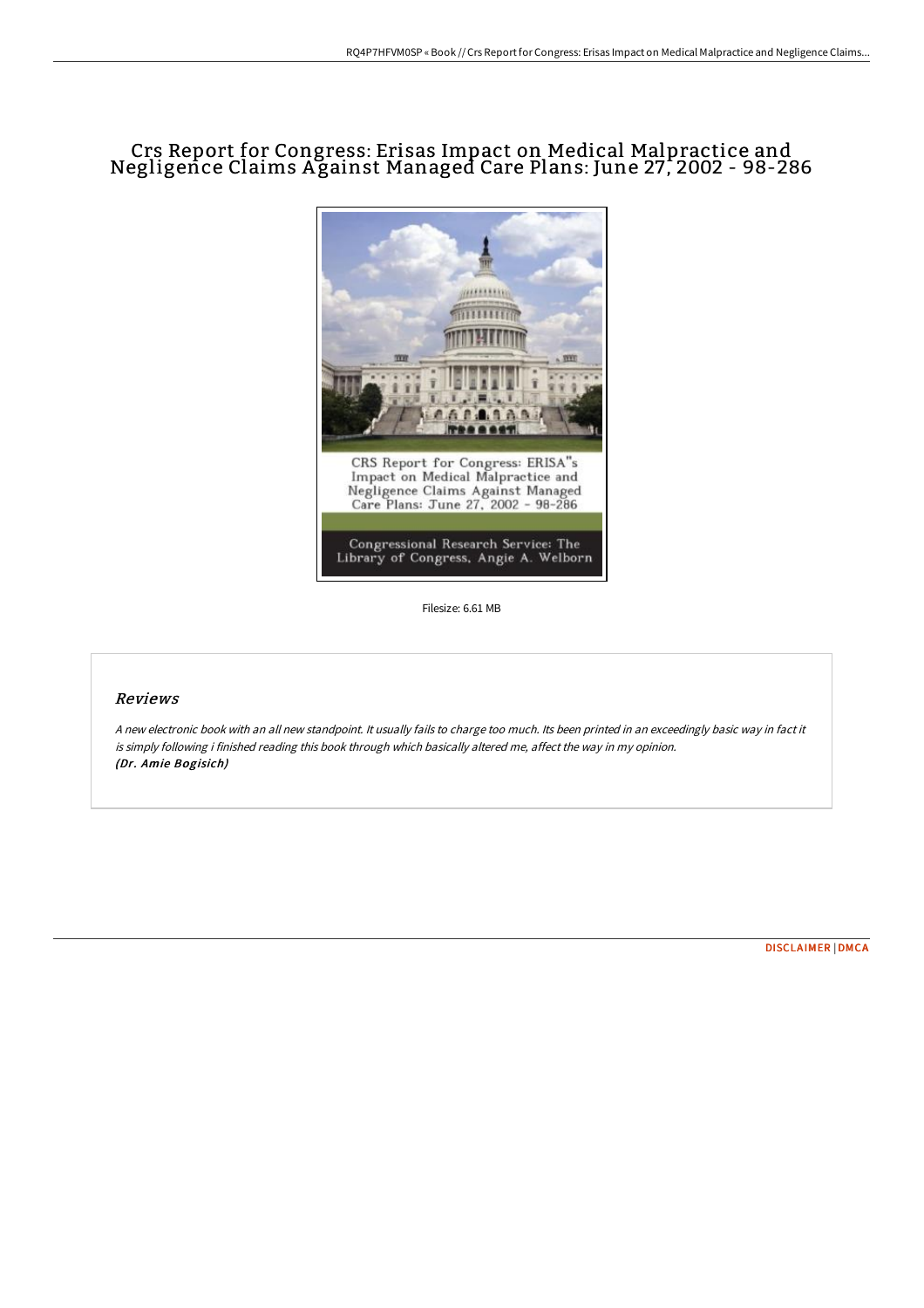## CRS REPORT FOR CONGRESS: ERISAS IMPACT ON MEDICAL MALPRACTICE AND NEGLIGENCE CLAIMS AGAINST MANAGED CARE PLANS: JUNE 27 , 2002 - 98-286



To get Crs Report for Congress: Erisas Impact on Medical Malpractice and Negligence Claims Against Managed Care Plans: June 27, 2002 - 98-286 PDF, you should refer to the link listed below and save the ebook or have accessibility to additional information which are related to CRS REPORT FOR CONGRESS: ERISAS IMPACT ON MEDICAL MALPRACTICE AND NEGLIGENCE CLAIMS AGAINST MANAGED CARE PLANS: JUNE 27, 2002 - 98-286 book.

Bibliogov. Paperback. Book Condition: New. This item is printed on demand. Paperback. 26 pages. Dimensions: 9.7in. x 7.4in. x 0.1in.The Employee Retirement Income Security Act of 1974 (ERISA) provides a comprehensive federal scheme for the regulation of employee pension and welfare benefit plans offered by employers. To avoid the inconsistent regulation of employee benefit plans by state laws, ERISA preempts any and all state laws as they relate to any employee benefit plan. The effect of ERISA preemption on the ability to bring state medical malpractice and negligence claims against health insurers, namely health maintenance organizations (HMOs), has caused concern among participants who seek the generally larger remedies that are available under state tort law. Litigation involving managed care plans and ERISA preemption has steadily increased. Various legislative proposals have been introduced to address managed care plans generally and the preemption issue specifically. The claims at issue fall basically into two categories. One type of claim brought against a managed care plan involves the plans denial of a request for treatment or hospitalization. A second type of claim deals with the adverse consequences of treatment provided by a managed care plan through its employees or through a managed care affiliate. The use of cost containment practices by managed care plans and the treatment of cost containment decisions when determining . . . This item ships from La Vergne,TN. Paperback.

h Read Crs Report for Congress: Erisas Impact on Medical [Malpractice](http://bookera.tech/crs-report-for-congress-erisas-impact-on-medical.html) and Negligence Claims Against Managed Care Plans: June 27, 2002 - 98-286 Online

<sup>n</sup> Download PDF Crs Report for Congress: Erisas Impact on Medical [Malpractice](http://bookera.tech/crs-report-for-congress-erisas-impact-on-medical.html) and Negligence Claims Against Managed Care Plans: June 27, 2002 - 98-286